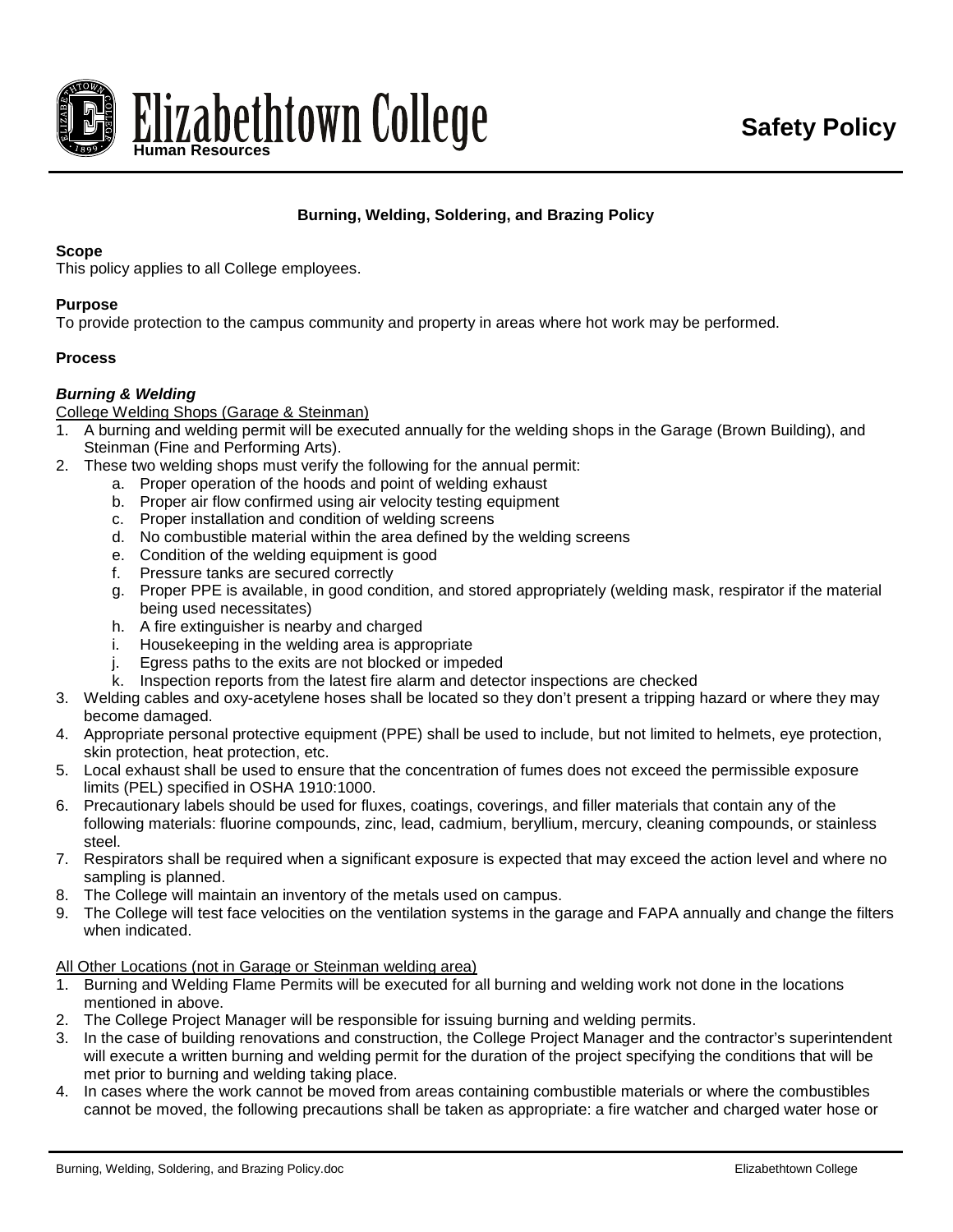

fire extinguisher must be available, the fire watcher must be aware of the pull station in the area, holes in walls and/or floors shall be covered, combustible materials shall be covered, screens shall be used to contain the hot spalls and block the UV light. Consideration shall be given to having the fire watch remain in the area for an appropriate period of time after the work is complete.

- 5. Welding cables and oxy-acetylene hoses shall be located so they don't present a tripping hazard or where they may become damaged.
- 6. Appropriate personal protective equipment (PPE) shall be used to include, but not limited to helmets, eye protection, skin protection, heat protection, etc.
- 7. Local exhaust shall be used to ensure that the concentration of fumes does not exceed the permissible exposure limits (PEL) specified in OSHA 1910:1000.
- 8. Precautionary labels should be used for fluxes, coatings, coverings, and filler materials that contain any of the following materials: fluorine compounds, zinc, lead, cadmium, beryllium, mercury, cleaning compounds, or stainless steel.
- 9. Respirators shall be required when a significant exposure is expected that may exceed the action level and where no sampling is planned.

## *Soldering and Brazing*

- 1. Written permits are not required for soldering and brazing. In place of a written permit the worker and his/her supervisor will be properly trained and agree on the conditions that need to be met before the work begins.
- 2. In cases where the work cannot be moved from areas containing combustible/flammable materials or where the combustibles/flammables cannot be moved, the following precautions shall be taken as appropriate: a fire watcher and charged water hose or fire extinguisher must be available, the fire watcher must be aware of the pull station in the area, holes in walls and/or floors shall be covered, combustible materials shall be covered, combustible material near the soldering or brazing operations shall be sprayed with water, fire resistive protective cloths shall be used. Consideration shall be given to having the fire watch remain in the area for an appropriate period of time after the work is complete.
- 3. In areas where there is little air movement and the area is confined, ventilation shall be provided in the form of a fan or other air mover.
- 4. The individual performing the soldering/brazing work on campus must inform Campus Security before beginning work.

## **Responsibilities**

- 1. College Project Manager
	- a. Issue burning and welding permits when necessary (Director of Facilities Management will issue annual permit for Garage welding shop; insurance agent will issue annual permit for Art welding shop; Manager of HR & Safety will issue permits for Theatre; Facilities Management project manager will issue permits for outside contractors)
	- b. Supervise outside contractors to whom a burning and welding permit has been issued; ensure they are following the approved and discussed process
	- c. Maintain copies of all burning and welding permits issued
- 2. Supervisors
	- a. Ensure employees are following proper procedures
- 3. Facilities Management
	- a. Conduct annual air flow tests on ventilation systems

## **Evaluation**

The Safety Committee shall be responsible for evaluating this policy annually.

### **Document History**

Created: 2/2012; Revised: 5/2012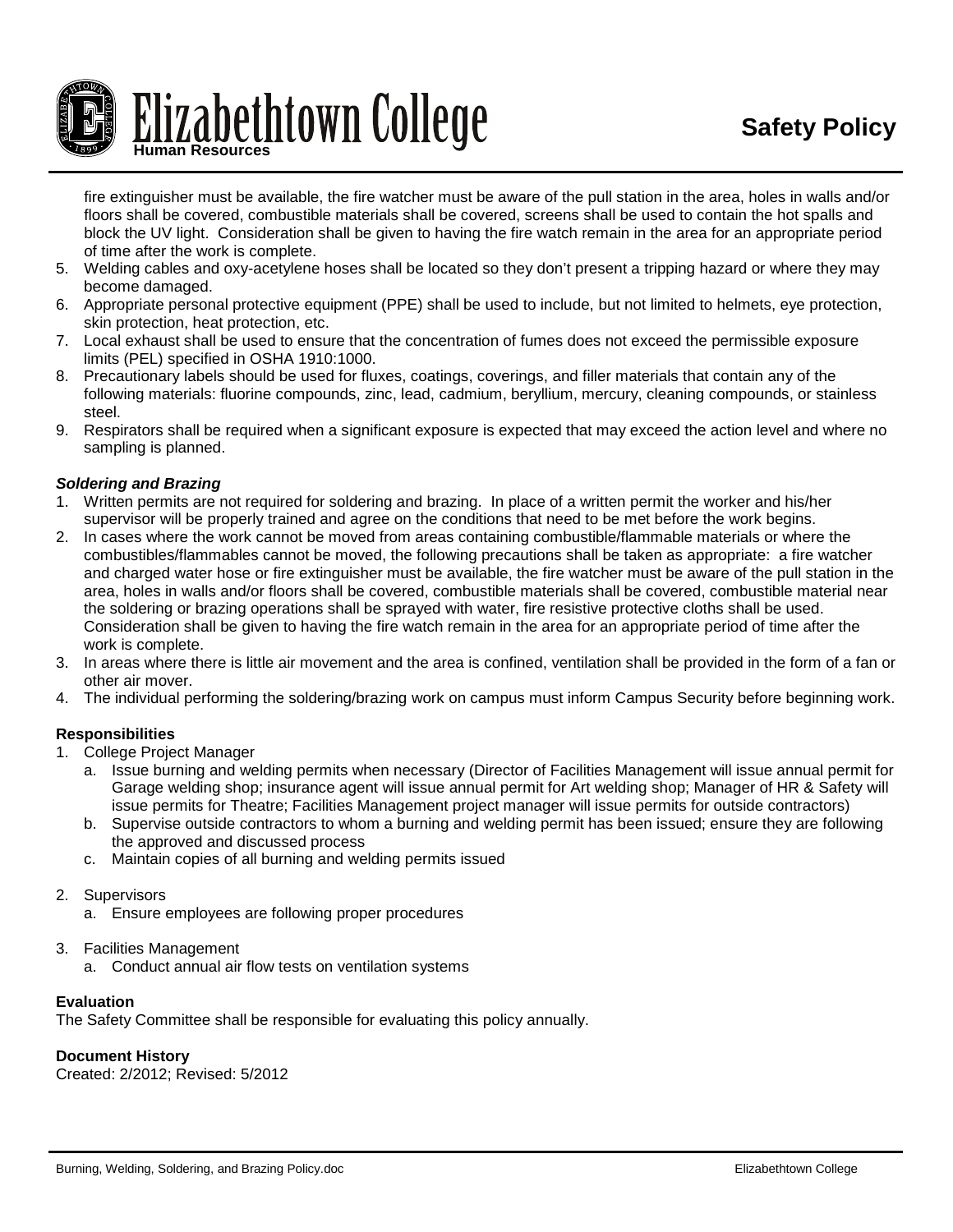

# **BURNING and WELDING PERMIT**

College Welding Shops – Annual Permit *This permit is good for one year from the date of issue.*

| Date:                                 | Time: ______________________ |
|---------------------------------------|------------------------------|
| Building/Location: __________________ |                              |
| Signature:                            |                              |

*(Individual responsible for Authorization)*

# **CHECKLIST**

The individual responsible for this authorization should review the area where hot work will occur and verify/specify the conditions that must be met when hot work is performed (by checking off the applicable items; make notes as needed). The welder and supervisor will be responsible for ensuring the specified conditions are met at the time of hot work being performed.

| Proper operation of the hoods and point of welding exhaust                                                                                 |
|--------------------------------------------------------------------------------------------------------------------------------------------|
| _____ Proper air flow confirmed using air velocity testing equipment                                                                       |
| <b>Proper installation and condition of welding screens</b>                                                                                |
| No combustible material within the area defined by the welding screens                                                                     |
| ______ Condition of the welding equipment is good                                                                                          |
| _____ Pressure tanks are secured correctly                                                                                                 |
| Proper PPE is available, in good condition, and stored appropriately (welding mask, respirator if the material<br>being used necessitates) |
| A fire extinguisher is nearby and charged                                                                                                  |
| _____ Housekeeping in the welding area is appropriate                                                                                      |
| <b>Example 2</b> Egress paths to the exits are not blocked or impeded                                                                      |
| Inspection reports from the latest fire alarm and detector inspections are checked                                                         |
|                                                                                                                                            |
|                                                                                                                                            |
|                                                                                                                                            |
|                                                                                                                                            |
| <b>Printed Name of Welder:</b>                                                                                                             |